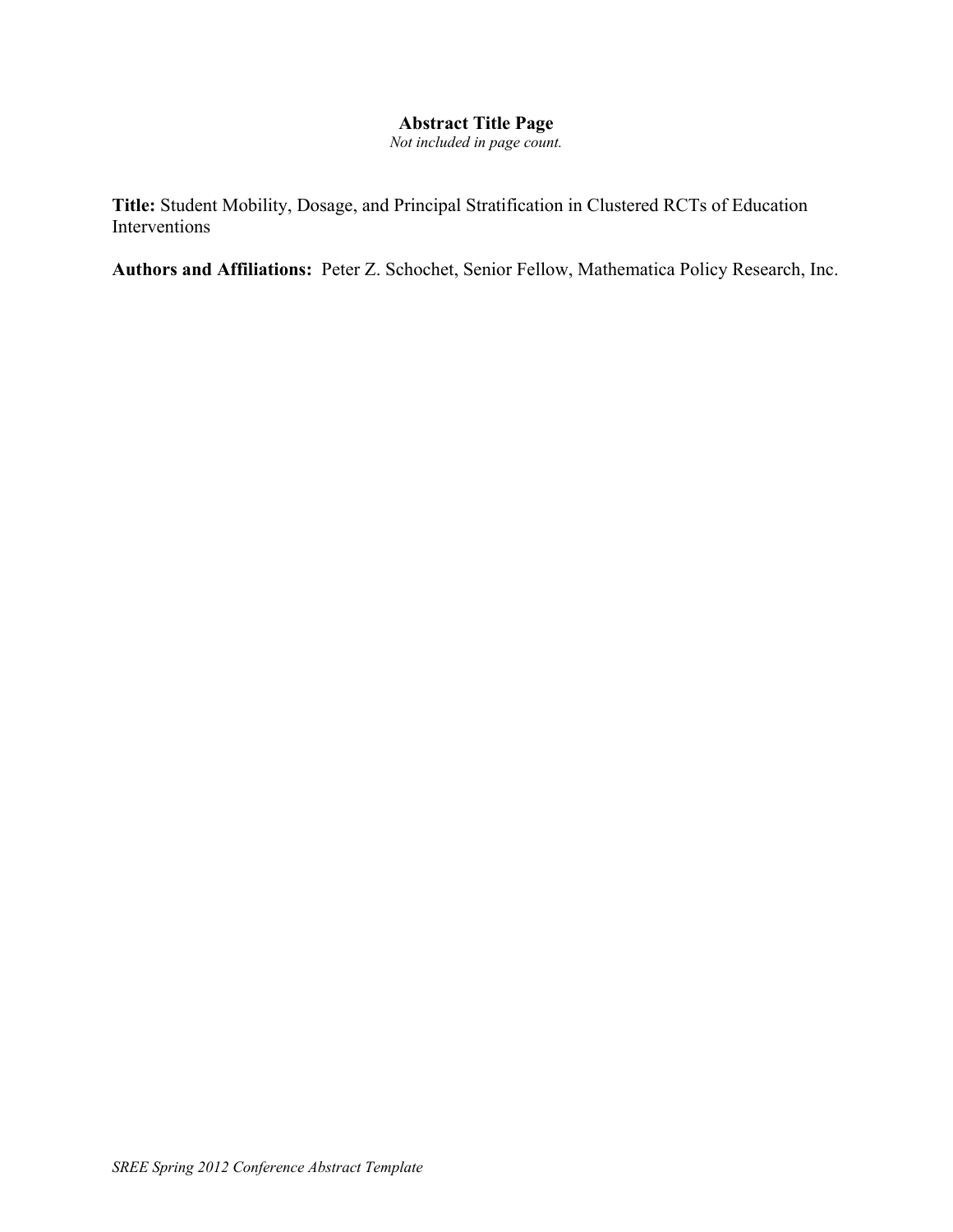## **Abstract Body**

*Limit 4 pages single-spaced.* 

#### **Background / Context:**

*Description of prior research and its intellectual context.*

> In RCTs of educational interventions, random assignment is often performed at the school (or classroom) level rather than at the student level. Under these designs, data are often collected on repeated cross-sections of students as they progress into higher grades. Thus, because students can move into and out of the study schools during the follow-up period, a critical issue for these RCTs is student mobility, which can affect the students for whom data are collected, the analysis samples, the choice of impact estimators, and the interpretation of study findings.

Student mobility is common, especially among low-income, elementary and middle school students who are often the focus of large-scale RCTs. Only about 55 percent of America's kindergartners remain in the same school by the end of third grade (Burkam et al., 2009), and the figures are considerably lower for African American children, students in poverty, and students in urban centers who often move both within and across school districts (de la Torre & Gwynne, 2009; Hanushek, Kain, & Rivkin, 2004; Pianta & Early, 2001; Sampson & Sharkey, 2008).

Research has found that the characteristics of students who change schools tend to differ from those who do not, and that student mobility can have a negative effect on student learning (Raudenbush et al., 2010; Reynolds et al., 2009). Thus, in school-based RCTs, the composition of students in the study schools could change over time, which could influence the size of the impact estimates and their interpretation. These issues are more problematic if the intervention has an effect on student mobility (Bloom, 2004).

There are several causal treatment effect parameters for school-based RCT designs that address student mobility. The intention-to-treat (*ITT*) parameter pertains to the average treatment effect (*ATE*) on key study outcomes for all treatment and control group students *in the study schools at baseline*. Under the *ITT* design, the initial cohort of students is followed over time, including those who remain in their initial study schools or transfer to other study schools—"*stayers*" and those who leave the study schools— "*leavers*". This approach yields causal impact findings that pertain to a well-defined student population. However, the *ITT* parameter may be difficult to interpret, because students in the *ITT* sample may have different levels of exposure to the intervention, which may not occur if the intervention were adopted more broadly. Furthermore, the *ITT* design is rarely adopted for clustered education RCTs because of the high cost of collecting outcome data for leavers across a potentially large number of geographically-dispersed school districts.

Instead, a much more common approach is to focus on the place-based (*PB*) impact parameter, which pertains to the *ATE* for all students who are enrolled in the treatment and control schools at the follow-up data collection point (Boruch & Foley 2000). Under the *PB* design, the analysis sample includes stayers as well as students who transfer into the study schools between data collection points—"*new entrants*".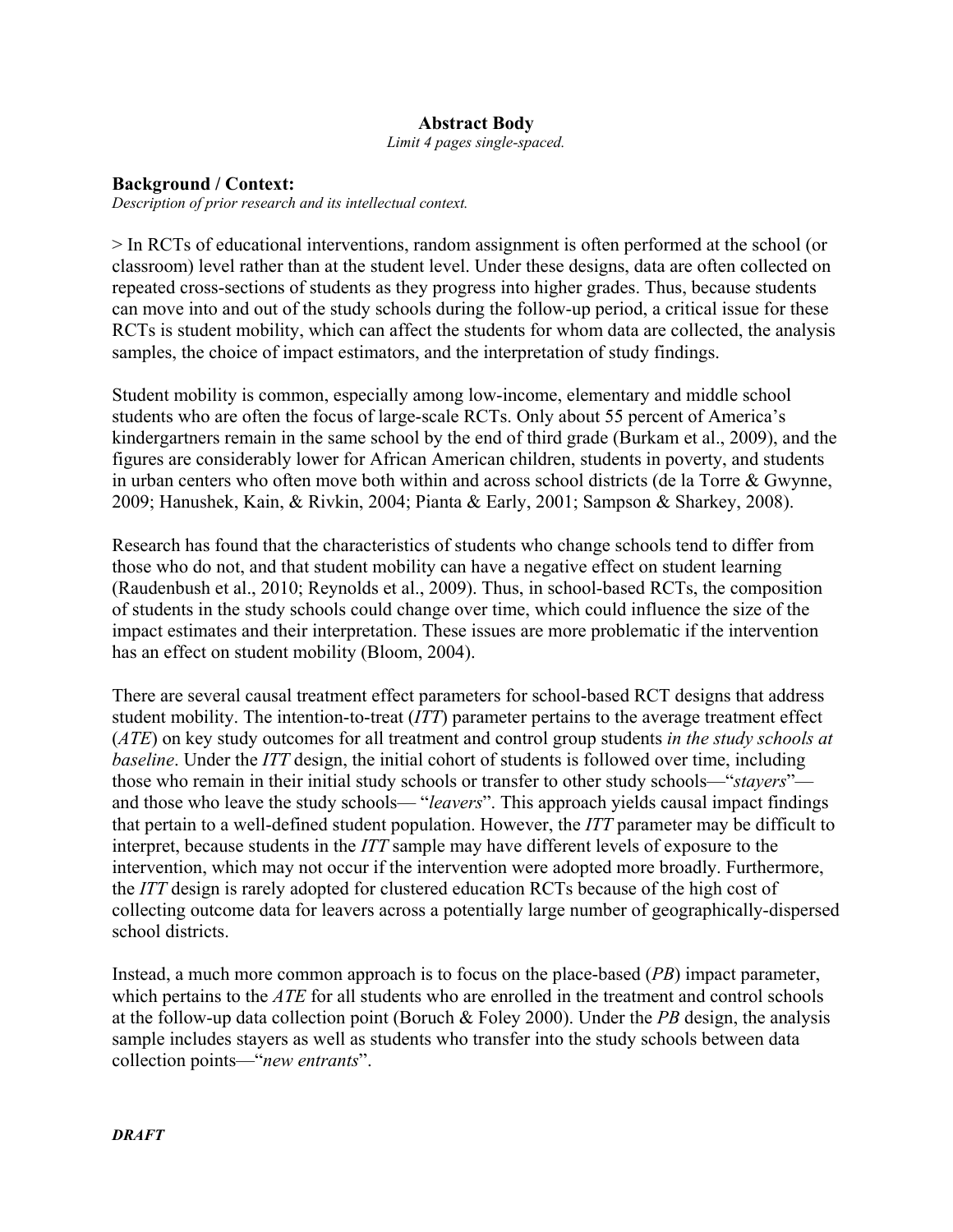The *PB* approach yields unbiased, school-based causal effect estimates under real-world conditions that include student mobility. However, if student mobility is common and is influenced by the intervention, the composition of students in the treatment and control schools could differ at each follow-up point. In this case, the *PB* parameter could confound intervention effects on student mobility with intervention effects on student achievement. Isolating these latter achievement effects, however, is likely to be of more interest to policymakers, because intervention effects on student mobility would not be germane if the intervention were adopted more broadly. Furthermore, similar to the *ITT* parameter, the *PB* parameter pertains to students with different levels of exposure to the intervention, which complicates the interpretation of study findings. Finally, baseline pretest data are often missing for new entrants, which can further complicate the analysis.

## **Purpose / Objective / Research Question / Focus of Study:**

*Description of the focus of the research.* 

> To address these issues, this article introduces an alternative impact parameter for group-based RCTs with student mobility—the survivor average causal effect (*SACE*)—that pertains to the subpopulation of original cohort students who would remain in their baseline study schools in either the treatment or control condition. The *SACE* parameter has a clear interpretation, because it pertains to students who would receive maximum exposure to the intervention in the treatment condition, and who would receive a common array of intervention services within each treatment school. For many education RCTs, intervention exposure will be strongly correlated with intervention *dosage*, and thus, the *SACE* parameter is likely to be highly relevant for dosage analyses. Consequently, the methods presented in this article can be used to address the following research question that is often of interest to education policymakers and evaluators: What are intervention effects for the subgroup of students who receive full exposure (or the full dose) of intervention services?

This research question is germane to the SREE conference theme, because the *SACE* parameter provides policy-relevant information on the heterogeneity of treatment effects for the subgroup of the full study population who remain in the study schools throughout the follow-up period. Clearly, levels of intervention dosage cannot always be mandated. However, understanding program effects for those who are exposed to intervention services for the full follow-up period provides policy-relevant information on likely program effects that would be observed if intervention implementation was improved or became more widespread. Thus, the estimation of the *SACE* parameter can strengthen overall RCT findings.

## **Setting: NA Population / Participants / Subjects: NA Intervention / Program / Practice: NA**

### **Significance / Novelty of study:**

*Description of what is missing in previous work and the contribution the study makes.* 

> The primary contribution of the article is the development of rigorous statistical methods to estimate dosage effects in clustered education RCTs with student mobility, by systematically examining the identification and estimation of the *SACE* parameter in this context. As discussed

*DRAFT*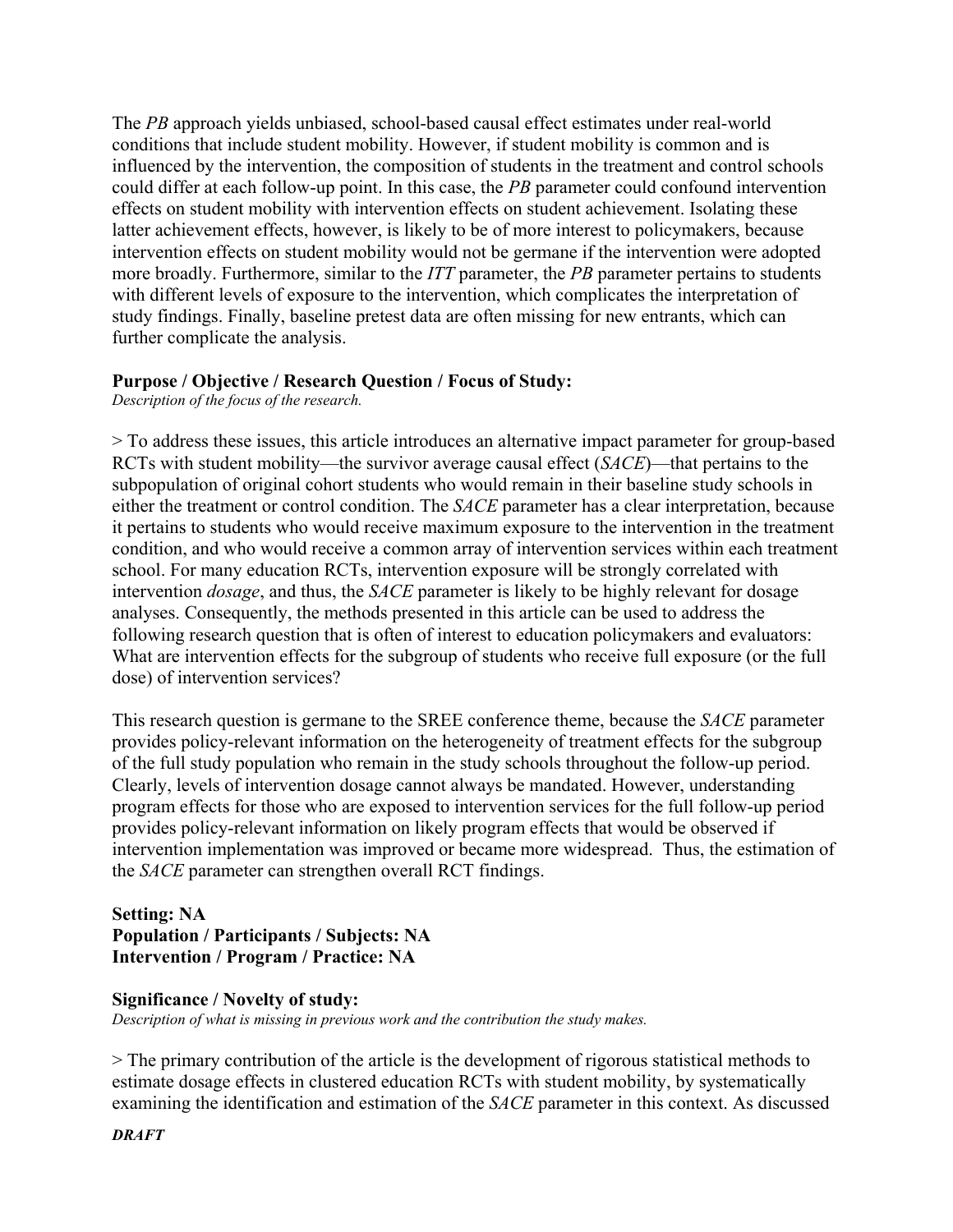further below, the statistical framework used in the article relies on a principal stratification (PS) and potential outcomes approach, where students are allocated to principal strata based on their potential mobility decisions during the follow-up period. Importantly, identification of the *SACE* parameter is driven by distributional assumptions about potential student outcomes within each principal stratum. Thus, this approach for conducting an RCT dosage analysis does not rely on (1) hard-to-find instrumental variables to identify causal effects for analyses that compare the outcomes of self-selected samples of stayers in the treatment and control groups (Heckman & Robb 1985), or (2) propensity score matching methods (Rosenbaum & Rubin, 1983; Schochet & Burghardt, 2007) that rely on highly predictive covariates that are correlated with study outcomes to match treatment stayers with comparable controls (or vice versa).

The article is also the first to use the PS approach to define and contrast the *PB*, *ITT*, and *SACE* impact parameters, and discusses simple contextual analyses for comparing and interpreting these parameters. The article also defines a new impact parameter—the new entrants average causal effect (*NACE*) parameter—that pertains to new entrants who would enter the study schools in the presence or absence of the evaluation.

#### **Statistical, Measurement, or Econometric Model:**

*Description of the proposed new methods or novel applications of existing methods.* 

 $>$  The article uses a principal stratification approach following the work of Frangakis & Rubin, (2002), Little & Yau (1998), Rubin (2006), and Zhang, Rubin, & Mealli (2009). In the present context, the PS approach for the *SACE* parameter involves allocating students in the initial cohort sample to unobserved principal strata defined by students' *potential* mobility statuses in the treatment and control conditions. Under this approach, students can stay in their study schools during the follow-up period, transfer to other treatment schools, transfer to other control schools, or leave the study school districts. There are many possible principal strata because a student can transfer schools at any time during the follow-up period. Note that without further restrictions, it is not possible to determine the specific principal stratum for any student, because mobility decisions are only observed in either the treatment or control condition, but not both.

Nonetheless, the *SACE* parameter can be estimated using ML methods for finite mixture models, the EM algorithm (Dempster et al. 1977), and a bootstrap approach for estimating standard errors of the impact estimates to account for school-level clustering. Identification of the *SACE* parameter is driven by distributional assumptions about potential student outcomes within each principal stratum.

The article discusses this statistical approach, including the model specifications and assumptions, the likelihood functions, and the estimation of the parameters and their variances.

### **Usefulness / Applicability of Method:**

*Demonstration of the usefulness of the proposed methods using hypothetical or real data.* 

> The article demonstrates the developed PS approach using data from the Social and Character Development (SACD) Research Program, a large-scale, school-based RCT funded by the Institute of Education Sciences (IES) and the Centers for Disease Control and Prevention (CDC) (SACD Research Consortium, 2010). The SACD study evaluated promising school-based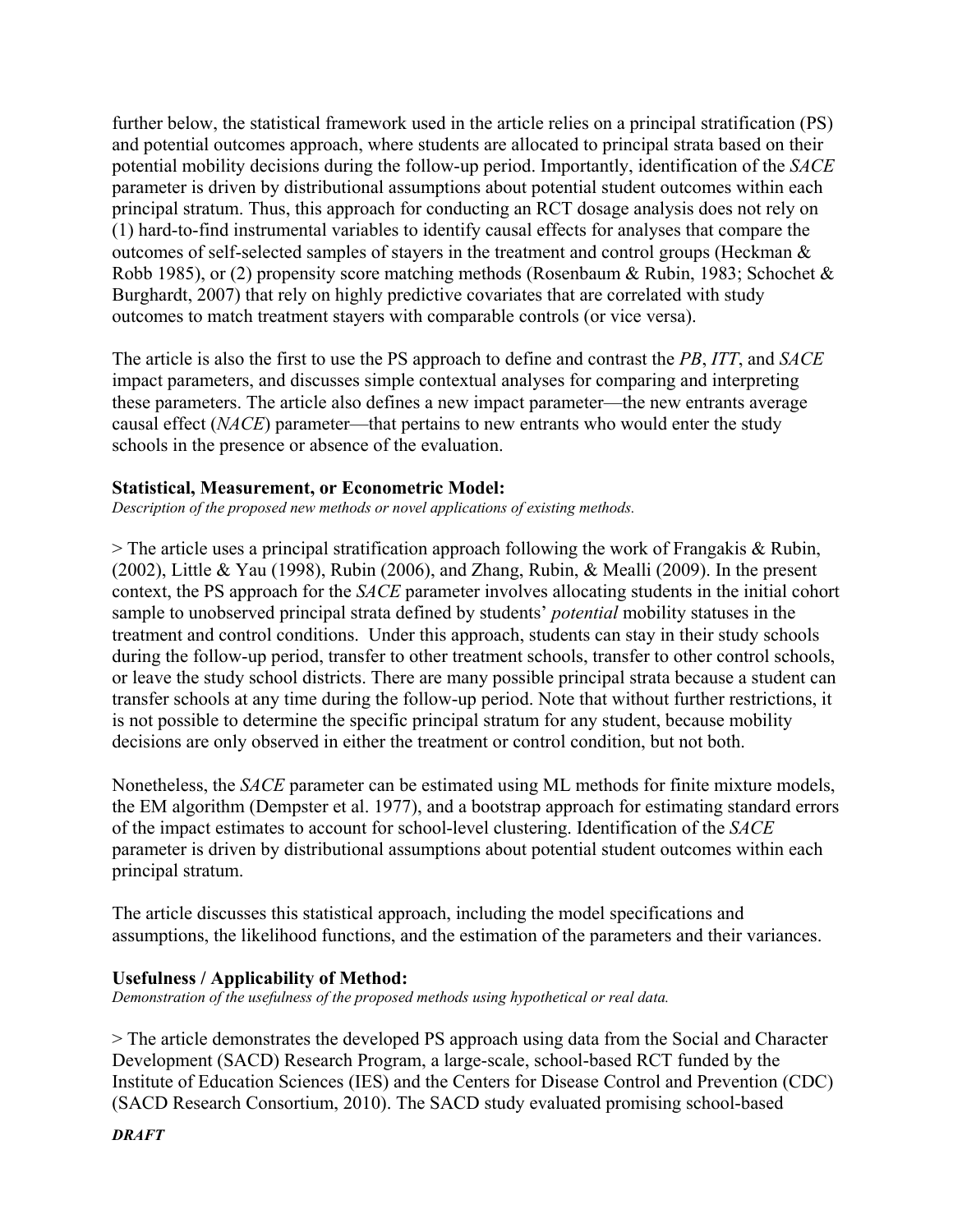interventions in 84 schools in seven sites that were designed to promote positive social and character development among elementary school children.

For this study, student mobility was common over the three-year follow-up period. Only about two-thirds of the students in the Spring 2007 follow-up interview sample were original cohort stayers. Thus, although the SACD evaluation study found no statistically significant *PB* impact estimates on key study outcomes, it is possible that the SACD interventions may have had a beneficial *SACE* effect for the two-thirds of original cohort students who received maximum exposure to intervention services.

## **Research Design: NA Data Collection and Analysis:** NA

### **Findings / Results:**

*Description of the main findings with specific details.*  (May not be applicable for Methods submissions)

> For the SACD case study, very small treatment effects on student mobility were found during the follow-up period, but original cohort stayers in both research groups were found to be less disadvantaged than both the leavers and new entrants, highlighting the important point that the *SACE* parameter in education RCTs will often pertain to a different student population than for the *PB* impact parameter. Most importantly, we found that the *PB*, *SACE*, and *NACE* impacts on three key study behavioral and academic outcomes were all statistically insignificant, suggesting that the SACD interventions did not have beneficial effects, even for the subpopulation of stayers who received maximum exposure to intervention services.

### **Conclusions:**

*Description of conclusions, recommendations, and limitations based on findings.* 

> The primary contribution of this article is the development of rigorous statistical methods to estimate dosage effects in education RCTs. The estimation of the *SACE* parameter for a dosage analysis provides a viable alternative to instrumental variable and propensity scoring methods. The estimation of the SACE parameter can strengthen the overall findings of education RCTs, by providing policy-relevant information on treatment effects for maximum-exposure students.

The case study and estimation methods in this article apply to a design with two mobility statuses (stayers and leavers) and three principal strata. The same methods can be adapted to designs with additional mobility groups and principal strata. However, in such designs, computational complexities (such as model convergence) could arise as the number of model parameters significantly increase. An area for future research is to empirically assess the computational feasibility of using the principal stratification approach for designs with multiple stayer and leaver groups, and the specification of additional assumptions (such as monotonicity conditions) that could be required to reduce the number of principal strata and model parameters.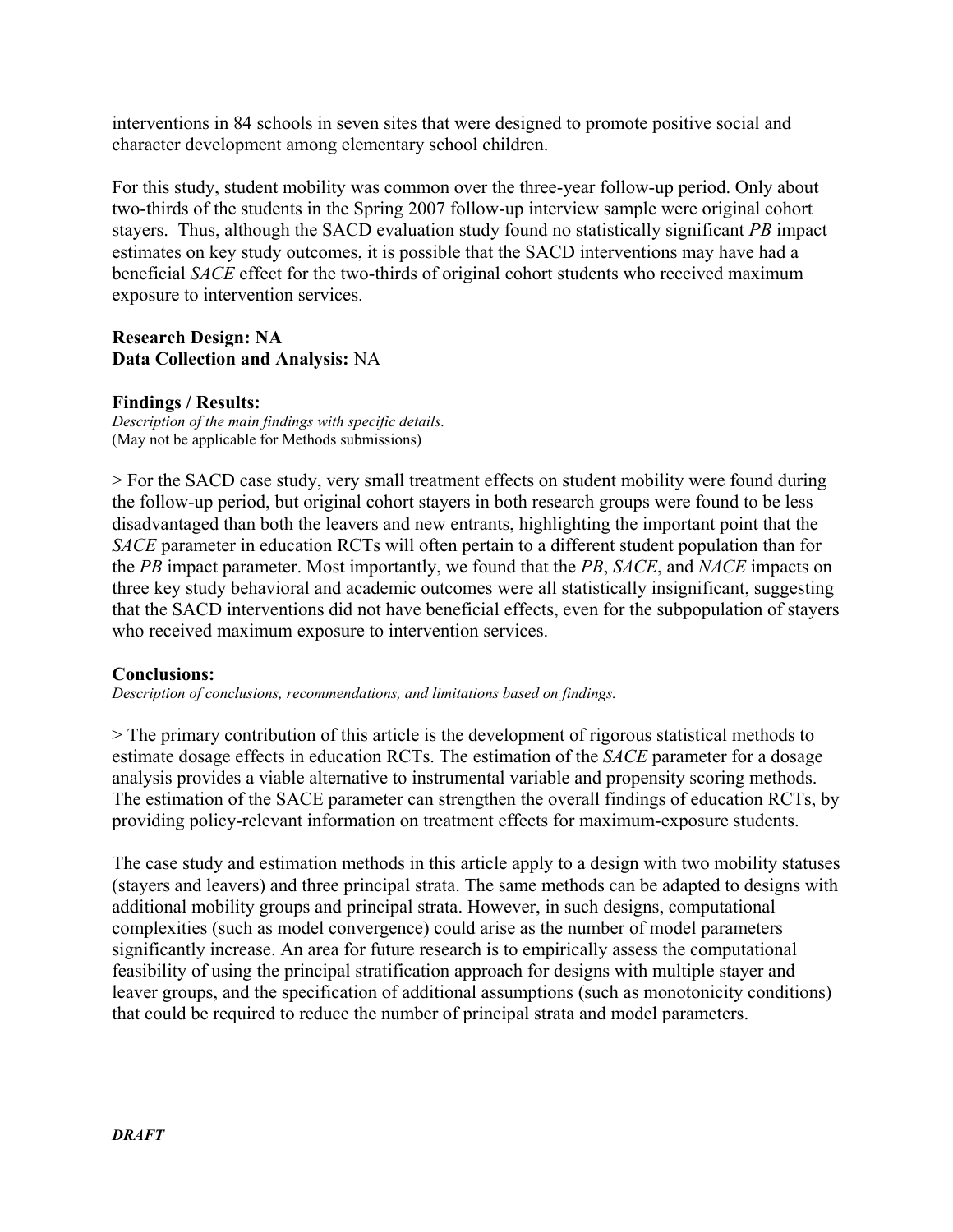#### **Appendices**

*Not included in page count.*

**Appendix A. References** *References are to be in APA version 6 format.*

- Bloom, H. (2004). Randomizing groups to evaluate place-based programs. MDRC Working Paper: New York, New York.
- Boruch, R. G., & E. Foley. 2000. The honestly experimental society: sites and other entities as the units of allocation and analysis in randomized trials." In *Validity and Social Experimentation: Donald Campbell's Legacy (Volume 1),* edited by Leonard Bickman. Thousand Oaks, CA: Sage Publications.
- Burkham, D.T., V. Lee, & J. Dwyer (2009). School mobility in the early elementary grades: frequency and impact from nationally representative data. Paper commissioned by the National Academy of Sciences Committee on the Impact and Change in the Lives of Young Children, Schools, and Neighborhoods. Washington, D.C.
- De La Torre, M. & J. Gwynne (2009). Changing schools: a look at student mobility trends in Chicago public schools since 1995. Consortium on Chicago School Research: Chicago.
- Dempster, A., N. M. Laird, & D. B. Rubin (1977). Maximum likelihood from incomplete data via the EM algorithm. Journal of the Royal Statistical Society, Series B. 39, 1-38.
- Frangakis, C. E. & D. B. Rubin (2002). Principal stratification in causal inference. *Biometrics*, 58, 20-29.
- Hanushek, E., J. Kain, & S. Rivkin (2004). Disruption versus Tiebout improvement: the costs and benefits of changing schools. *Journal of Public Economics*, 88, 1721-1746.
- Heckman, J. J. & R. Robb Jr. (1985). Alternative methods for evaluating the impact of evaluations. *Journal of Econometrics,* 30, 239-267.
- Little, R. J. & L. Yau (1998). Statistical techniques for analyzing data from prevention trials: treatment of no-shows using Rubin's causal model. *Psychological Methods*, 3, 147-159.
- McLachlan, G. & D. Peel (2002). *Finite mixture models.* John Wiley and Sons, New York, NY.
- Pianta, R.C., & D. Early (2001). Turnover in kindergarten classroom membership in a national sample. *Early Education and Development,* 12, 239-252.
- Raudenbush, S. W., J. Marshall, & E. Art. (2010) Year-by-year cumulative impacts of attending a high-mobility elementary school on children's mathematics achievement in Chicago, 1995 – 2005. Working Paper: U. of Chicago Department of Sociology.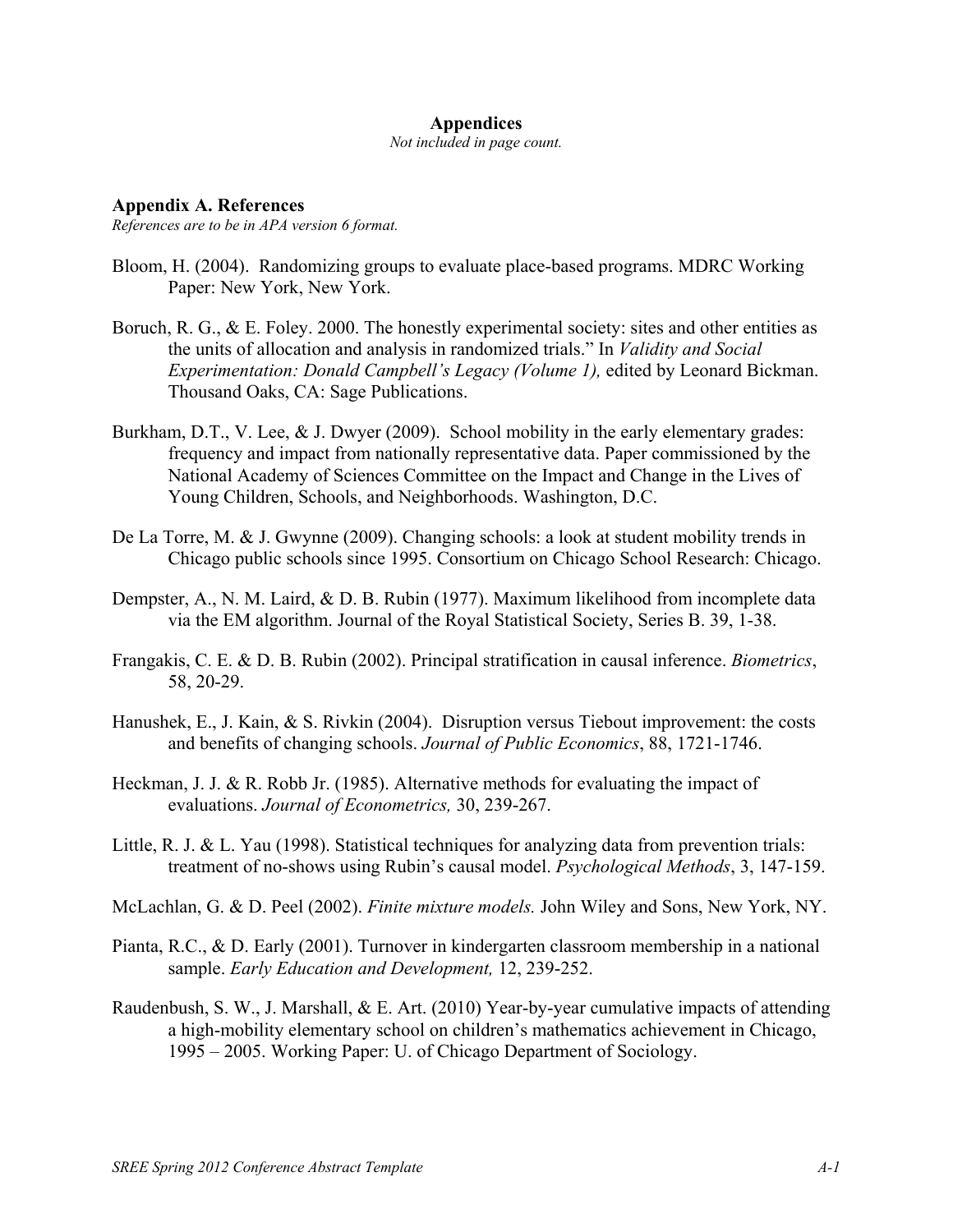- Reynolds, A. J., C. Chen & J. E. Hebers (2009). School mobility and educational success: a research synthesis and evidence on prevention. Paper commissioned by the National Academy of Sciences Committee on the Impact and Change in the Lives of Young Children, Schools, and Neighborhoods. Washington, D.C.
- Rosenbaum, P. & D. B. Rubin (1983). The central role of the propensity score in observational studies for causal effects." *Biometrika,* 70. 41-55.
- Rubin, D. B. (1974). Estimating causal effects of treatments in randomized and nonrandomized studies, *Journal of Education Psychology*, 66, 688-701.
- Rubin, D. B. (1977). Assignment to treatment group on the basis of a covariate, *Journal of Education Statistics*, 2(1), 1-26.
- Rubin, D. B. (2006). Causal inference through potential outcomes and principal stratification: application to studies with "censoring" due to death. *Statistical Science.* 21, 299-309.
- SACD Research Consortium (2010). Efficacy of schoolwide programs to promote social and character development and reduce problem behavior in elementary school children. Final Report: Institute for Education Sciences, U.S. Department of Education, Washington D.C.
- Sampson, R. J. & P. Sharkey (2008). Neighborhood selection and the social reproduction of concentrated racial inequality. *Demography* 45, 1-29.
- Schochet, P. Z. & J. Burghardt (2007). Using propensity scoring to estimate program-related subgroup impacts in experimental program evaluations. *Evaluation Review,* 31, 95-120.
- Zhang, J.. D. B. Rubin, & F. Mealli (2009). Likelihood-based analysis of causal effects of jobtraining programs using principal stratification, *Journal of the American Statistical Association,* 104, 166-176.